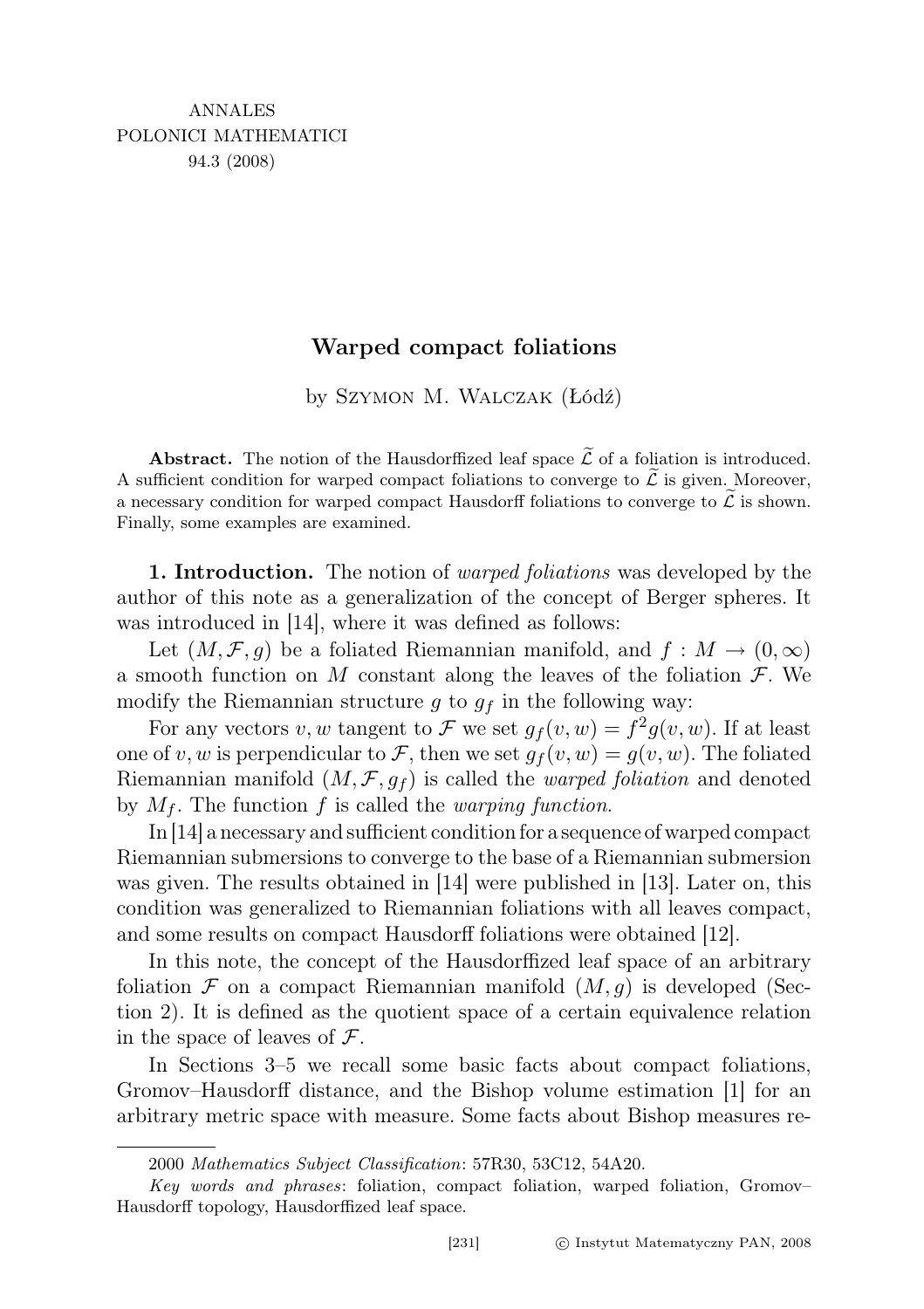lating to compact Riemannian foliations, compact Hausdorff foliations and Hausdorffized leaf spaces are given. In Section 6 we provide a sufficient condition for a sequence of warped compact foliations on a compact Riemannian manifold to converge in the Gromov–Hausdorff sense to the Hausdorffized leaf space (Theorem 6.1). Additionally, we prove a necessary condition for compact Hausdorff foliations to converge to the Hausdorffized leaf space (Theorem 6.5). These two theorems are the main results of this note. Finally, in Section 7, we examine an example of a compact 1-dimensional foliation of codimension 3 with nonempty bad set, and we study the topology of its Hausdorffized leaf space (Theorem 7.3 and Corollary 7.4).

**2. Hausdorffized leaf space.** Let  $\mathcal F$  be an arbitrary foliation on a smooth compact Riemannian manifold  $(M, g)$ . Let  $\mathcal L$  denote the leaf space of  $F$ . Set

(1) 
$$
\varrho(L, L') = \inf \Big\{ \sum_{i=1}^{n-1} \text{dist}(L_i, L_{i+1}) \Big\},\,
$$

where the infimum is taken over all finite sequences of leaves beginning with  $L_1 = L$  and ending with  $L_n = L'$ , and  $dist(A, B) = inf{d(x, y) : x \in A, y \in B}$ . It is easy to check that  $\rho$  defines a pseudo-metric in  $\mathcal{L}$ . Next, let us introduce in  $\mathcal L$  an equivalence relation  $\sim$  as follows:

$$
L \sim L' \Leftrightarrow \varrho(L, L') = 0, \quad L, L' \in \mathcal{L}.
$$

Set  $\widetilde{\mathcal{L}} = \mathcal{L}/\!\sim$  and

(2) 
$$
\widetilde{\varrho}([L],[L']) = \varrho(L,L'), \quad [L],[L'] \in \widetilde{\mathcal{L}}.
$$

Then  $(\mathcal{L}, \widetilde{\varrho})$  is a metric space. We call it the *Hausdorffized leaf space* (briefly, the HIS) for the foliction  $\mathcal{F}$ the HLS) for the foliation  $\mathcal{F}$ .

REMARK 2.1. One can ask if dist can be used above instead of  $\rho$ . It is easy to check that this can lead to different metric spaces. For example, any two leaves of a compact foliation have a distance greater than zero. If the bad set of a compact foliation is nonempty, then there exist leaves  $L \neq L'$ such that  $\rho(L, L') = 0$ . Moreover, the distance of sets does not satisfy the triangle inequality, hence it is not a pseudo-metric.

REMARK 2.2. Note that the topology of  $\widetilde{\mathcal{L}}$  does not depend on the metric structure q. In fact, let  $(M, \mathcal{F})$  be a foliated compact manifold, and let  $g$  and  $g'$  be any Riemannian structures on M. Since the Riemannian metrics d and  $d'$ , induced by g and g' respectively, satisfy

$$
\frac{1}{C} d'(x, y) \le d(x, y) \le C d'(x, y)
$$

for some constant  $C \geq 1$  and all  $x \in L$  and  $y \in L'$ , we have  $dist(L, L') \leq$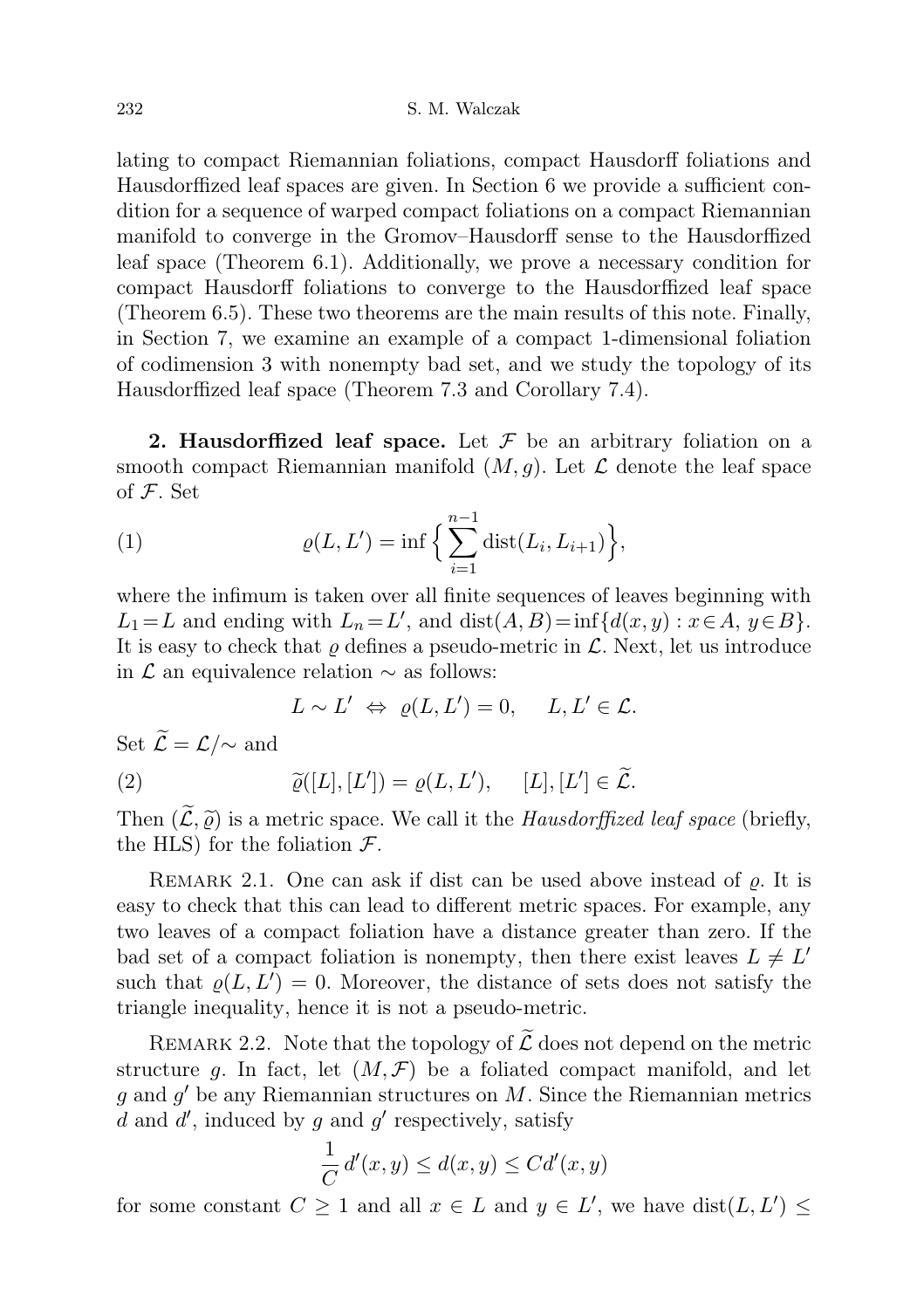C dist<sup>'</sup>(L, L') and dist'(L, L')  $\leq C$  dist(L, L'). Hence,  $\rho(L, L') \leq \rho'(L, L')$ and  $\varrho'(L, L') \leq \varrho(L, L')$ . Finally,  $\widetilde{\mathcal{L}} = \widetilde{\mathcal{L}}'$  and  $(1/C)\widetilde{\varrho'} \leq \widetilde{\varrho} \leq C\widetilde{\varrho'}.$ 

REMARK 2.3. It seems reasonable to ask if we can define the Hausdorffized leaf space  $\mathcal L$  in topological terms.

Let X be a compact Hausdorff space and let  $\sim$  denote an equivalence relation in X. Let  $\overline{X} = X/\sim$ . Of course,  $\overline{X}$  with the quotient topology is seldom Hausdorff. Let  $\mathbf{x}, \mathbf{y} \in \overline{X}$ . We define a relation  $\approx$  in  $\overline{X}$  putting  $\mathbf{x} \approx \mathbf{y}$  iff x and y cannot be separated in  $\overline{X}$ , i.e. there do not exist open sets  $U, V \subset \overline{X}$  such that  $\mathbf{x} \in U$ ,  $\mathbf{y} \in V$  and  $U \cap V = \emptyset$ .

The relation  $\approx$  need not be an equivalence relation. Let  $\simeq$  be the smallest equivalence relation containing  $\approx$ . Put  $\widetilde{X} = \overline{X}/\simeq$ . It is easy to check that X with the quotient topology is Hausdorff and compact.

Let  $X = M$  be a compact Riemannian manifold equipped with a foliation  $\mathcal{F}$ , and let  $\sim$  be defined by

$$
x \sim y \Leftrightarrow L_x = L_y,
$$

where  $L_x$  denotes the leaf through  $x \in M$ . In this case  $\widetilde{X} = \widetilde{\mathcal{L}}$ .

REMARK 2.4. The assumption of compactness of  $X$  in Remark 2.3 is essential. Consider the foliation  $\mathcal F$  of the plane  $\mathbb R^2$  with the standard metric given by the graphs of the functions  $f_a : \mathbb{R} \setminus \{0\} \ni x \mapsto 1/x + a \in \mathbb{R}, a \in \mathbb{R},$ and the y-axis. Then any two leaves  $L, L'$  can be separated in the topology of  $\mathbb{R}^2$ , but  $\varrho(L, L') = 0$ .

Let  $\pi : M \to \widetilde{\mathcal{L}}$  be the natural projection given by  $\pi(x) = [L_x]$ , where  $L_x$  again denotes the leaf through  $x \in M$ . Let  $U \subset \widetilde{\mathcal{L}}$  be an open set and  $[L] \in U$ . Since U is open, there exists  $\varepsilon > 0$  such that the open ball  $B_{\tilde{L}}([L], \varepsilon)$ is contained in  $U$ . By  $(2)$ ,

$$
B_M(x,\varepsilon) \subset \pi^{-1}(U)
$$

for all  $x \in L$ . Hence the projection  $\pi$  is continuous, and the space  $(\widetilde{\mathcal{L}}, \widetilde{\varrho})$  is compact because M is compact.

Due to the Reeb Stability Theorem  $[2]$ , for any compact leaf L with finite holonomy the equivalence class  $[L]$  of this leaf equals  $L$ .

3. Compact foliations. A foliation with all leaves compact is called a compact foliation. Let  $\mathcal F$  be an arbitrary compact foliation on a manifold M. Let  $\pi : M \to \mathcal{L}$  be a quotient map onto the space of leaves  $\mathcal{L}$  which identifies each leaf to a point. The space of leaves is often non-Hausdorff. In fact, the following theorem [6, Theorem 4.1] describes the topology of such a foliation:

THEOREM 3.1. The following conditions are equivalent.

- (1)  $\pi$  is a closed map.
- (2)  $\pi$  maps compact sets onto closed sets.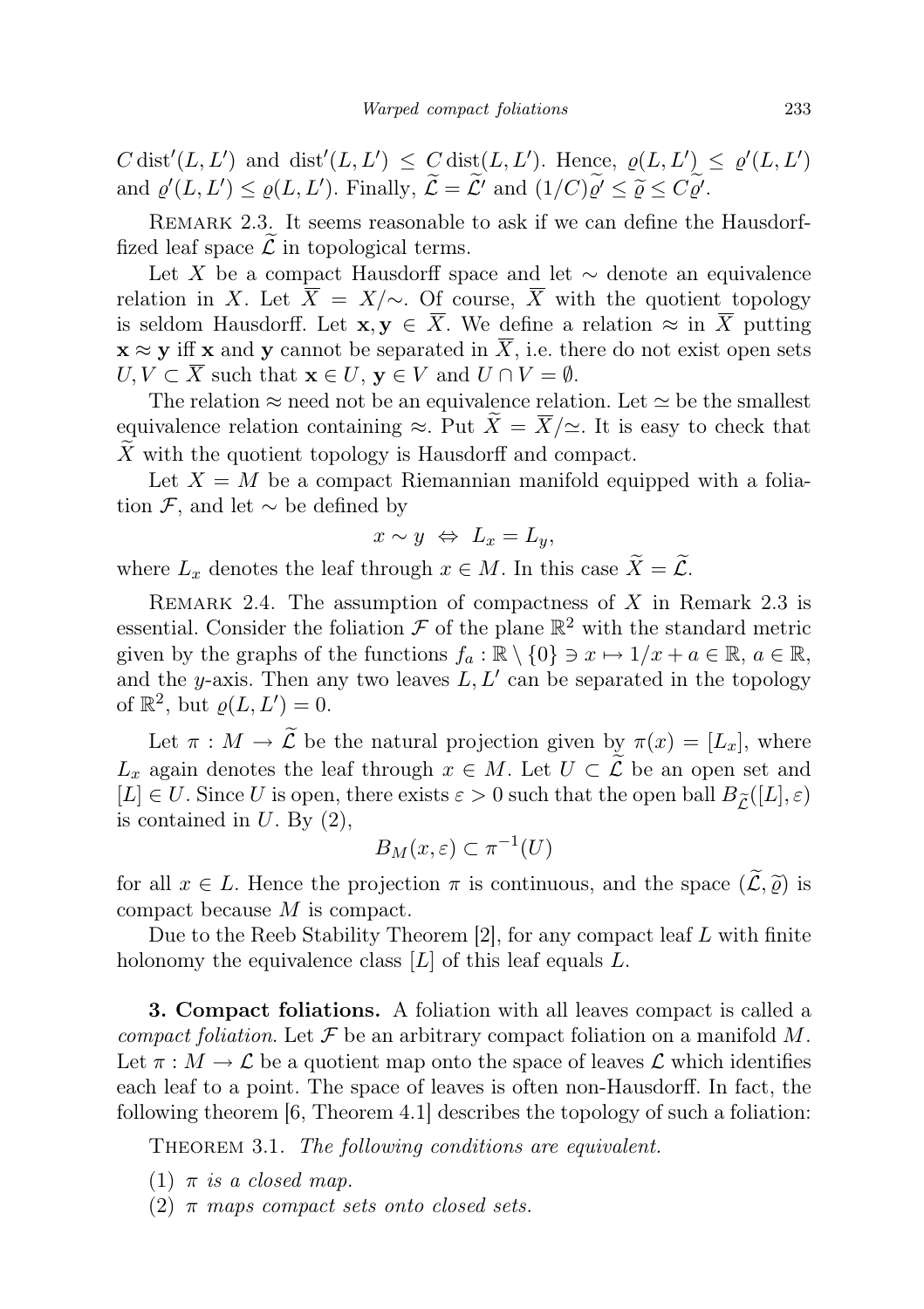- (3) Each leaf has arbitrarily small saturated neighborhoods.
- (4)  $\mathcal L$  with the quotient topology is Hausdorff.
- (5) If  $K \subseteq M$  is compact, then the saturation of K is also compact.

Let  $M$  be a Riemannian manifold and  $N$  be a submanifold on  $M$ . One can consider the induced Riemannian structure on N and define the volume of N as its volume in the induced Riemannian structure.

The relation between the volume of leaves defined as above (briefly, the volume function), the holonomy group and the topology of the space of leaves of the foliation  $\mathcal F$  on a Riemannian manifold  $(M, q)$  is also well known [6, Theorem 4.2].

THEOREM 3.2. If  $(M, \mathcal{F}, q)$  is a foliated Riemannian manifold and L is a compact leaf then the following conditions are equivalent.

- (1) There exists a saturated neighborhood  $N$  of the leaf  $L$  such that the volume function is bounded on N.
- (2) The holonomy group of  $L$  is finite.

The above conditions imply that some neighborhood  $N$  of  $L$  consists of compact leaves, and in  $N$  the conditions of Theorem 3.1 are satisfied.

THEOREM 3.3. Suppose that M is a smooth compact Riemannian manifold which is foliated by compact leaves of codimension one or two. Then there is an upper bound on the volumes of the leaves of M.

The above result was obtained by R. Edwards, K. Millett, and D. Sullivan in [4, Theorem 2].

Let G be the set of all  $x \in M$  near which the volume function is bounded, i.e.  $x \in G$  if and only if there exists an open neighborhood U of x such that the volumes of all leaves passing through  $U$  are uniformly bounded. The set G is called the *good set* of the foliation  $\mathcal{F}$  [5]. It is open, saturated, and dense in  $M$ . By Theorem 3.2, the holonomy groups of all leaves contained in  $G$  are finite.

The following gives a precise description of the good set [2, Theorem 2.4.3  $(\mathcal{H}(L)$  denotes the holonomy group of the leaf L):

THEOREM 3.4 (Reeb Stability Theorem). For any compact leaf L with finite holonomy, there exists a tubular neighborhood  $p : V \to L$  of L in M such that  $(V, \mathcal{F}|_V, p)$  is a foliated bundle with all leaves compact. Moreover, each leaf  $L' \subset V$  has finite holonomy group of rank at most the order of  $\mathcal{H}(L)$ and the covering  $p: L' \to L$  has k sheets, where k is less than or equal to rank of  $\mathcal{H}(L)$ .

The set  $B = M \setminus G$  is called the *bad set* of the foliation  $\mathcal{F}$ . The bad set of a compact foliation is closed and nowhere dense in  $M$  [6].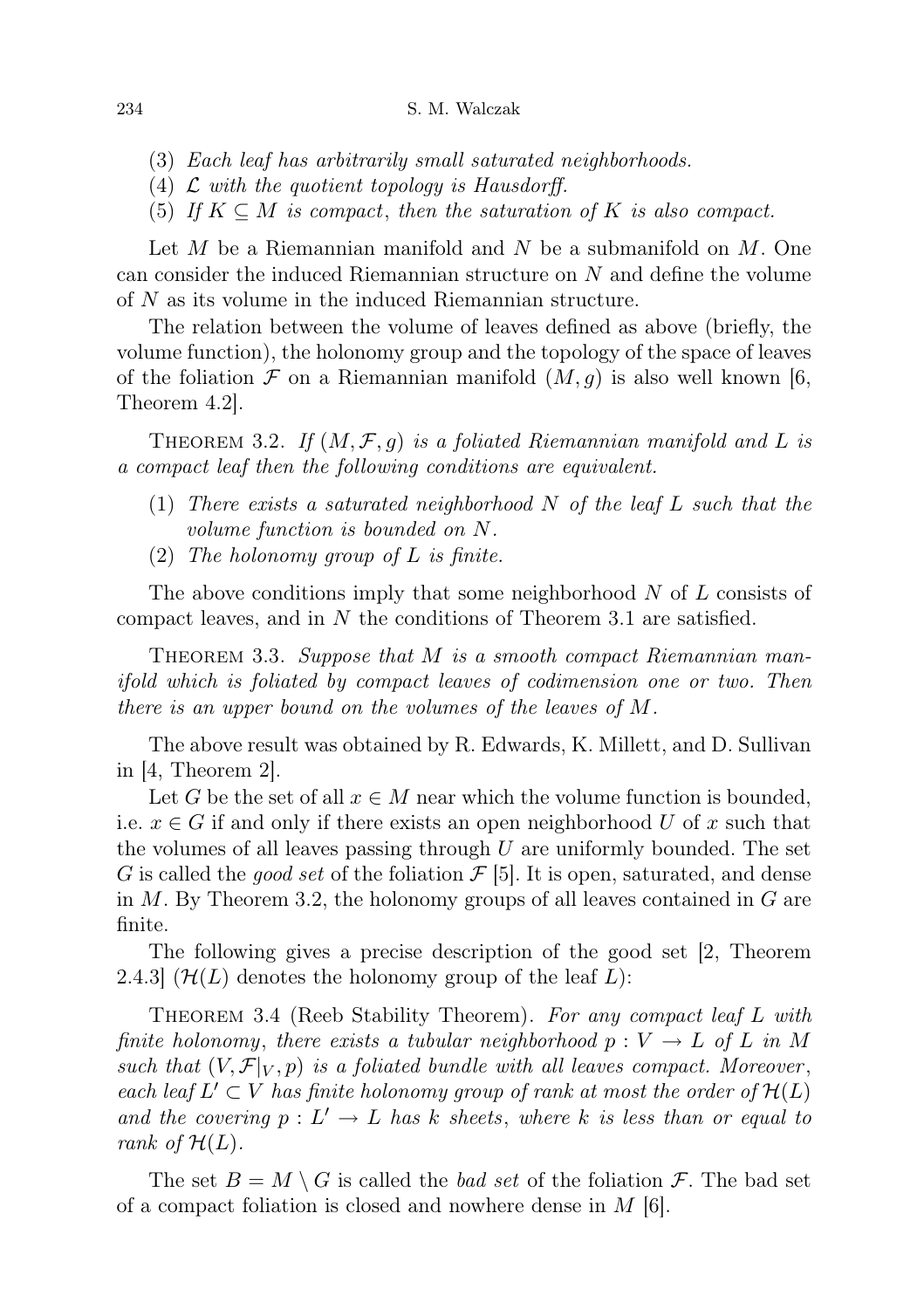Let  $(M, \mathcal{F})$  be a compact foliated manifold, and  $\mathcal F$  a compact foliation on  $M$ . Let  $g$  and  $g'$  be arbitrary Riemannian structures on  $M$  such that the g-orthogonal bundle  $\mathcal{F}^{\perp}_g$  and the g'-orthogonal bundle  $\mathcal{F}^{\perp}_{g'}$  coincide, i.e. every vector v perpendicular to  $\mathcal F$  in g is perpendicular in g' and vice versa. Let  $g(v, w) = g'(v, w)$  for any  $v, w \in \mathcal{F}^{\perp}_{g}$ . Let  $\varrho$  and  $\varrho'$  be the pseudo-metrics defined by (1) using g and  $g'$  respectively.

LEMMA 3.5.  $\widetilde{\varrho} = \widetilde{\varrho'}$ .

Proof. Since any two metric structures on a compact Riemannian manifold are equivalent, we can assume that  $g \leq Cg'$ ,  $C \geq 1$ . Let  $\varrho$  and  $\varrho'$  be the pseudo-metrics given by (1). Since the geometry of a compact manifold is bounded, for every  $A > 0$  and  $\varepsilon > 0$  there exists  $\delta > 0$  such that for every curve  $\gamma : [0, l(\gamma)] \to M$  satisfying

- (1)  $\dot{\gamma}(0)$  is perpendicular to F,
- (2) its g'-length satisfies  $l'(\gamma) < \delta$ ,
- (3) its g-geodesic curvature satisfies  $|k_q(\gamma)| < A$ ,

the g-length of the component tangent to the foliation  $\mathcal F$  satisfies

$$
|\dot{\gamma}^{\top}| < \varepsilon, \quad \text{where} \quad |v| = \sqrt{g(v, v)}.
$$

Let  $\varepsilon > 0$ ,  $L, L' \in \mathcal{F}$ , and let  $\gamma : [0, d] \to M$  be a g'-geodesic curve realizing the distance  $dist'(L, L') = d < \delta$ . Then

$$
\text{dist}(L, L') \leq \int_{[0,d]} |\dot{\gamma}| \leq \int_{[0,d]} |\dot{\gamma}^{\top}| + \int_{[0,d]} |\dot{\gamma}^{\perp}| \leq \varepsilon C d + \int_{[0,d]} |\dot{\gamma}^{\perp}|' \leq \varepsilon C d + l'(\gamma) = (1 + C\varepsilon) \text{ dist}'(L, L'),
$$

where  $|v|' = \sqrt{g'(v, v)}$ . By (1), for every sequence of leaves satisfying  $\sum_{i=1}^{n-1} \text{dist}'(L_i, L_{i+1}) \leq \varrho'(L, L') + \varepsilon,$ 

$$
\sum_{i=1} \text{dist}'(L_i, L_{i+1}) \le \varrho'(L, L') + \varepsilon,
$$

and such that  $dist'(L_i, L_{i+1}) < \delta$  for every  $1 \leq i \leq n-1$ , we obtain

$$
\varrho(L, L') \leq \sum_{i=1}^{n-1} \operatorname{dist}(L_i, L_{i+1}) \leq (1 + C\varepsilon) \sum_{i=1}^{n-1} \operatorname{dist}'(L_i, L_{i+1})
$$
  

$$
\leq (1 + C\varepsilon)(\varrho'(L, L') + \varepsilon).
$$

Letting  $\varepsilon \to 0$ , we obtain  $\varrho \leq \varrho'$ . Consequently,  $\widetilde{\varrho} \leq \widetilde{\varrho'}$ . Similarly, we can show that  $\varrho' \leq \varrho$ .

4. Gromov–Hausdorff distance. Let us recall that the Hausdorff distance  $d_H$  of two compact subsets A, B of a metric space  $(X, d)$  is defined as

$$
d_H(A, B) = \inf \{ \varepsilon > 0 : A \subset N(B, \varepsilon) \land B \subset N(A, \varepsilon) \},
$$
  
where 
$$
N(Y, \varepsilon) = \{ x \in X : d(x, Y) < \varepsilon \}.
$$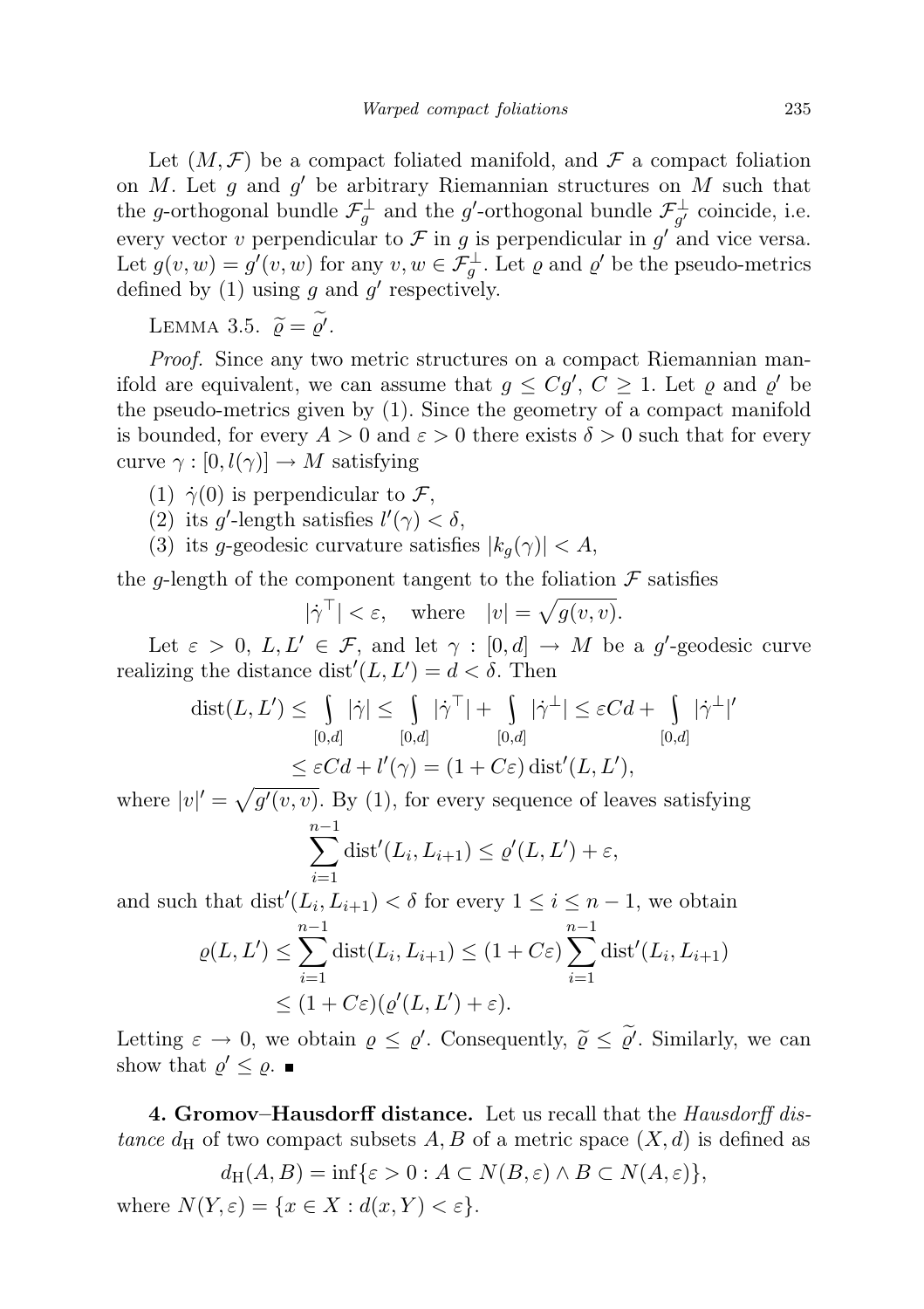M. Gromov [8] generalized this notion to arbitrary compact metric spaces  $(X, d_X)$  and  $(Y, d_Y)$  introducing the distance of X and Y as

(3) 
$$
d_{GH}(X,Y) := \inf d_H(X,Y),
$$

where d ranges over all admissible metrics on the disjoint sum  $X \amalg Y$ , i.e. d is an extension of  $d_X$  and  $d_Y$ , and  $d_H$  denotes the Hausdorff distance. The number  $d_{GH}(X, Y)$  is called the *Gromov–Hausdorff distance* of the metric spaces  $X$  and  $Y$ .

Note that  $d_{GH}$  defines a metric on the class  $M$  of all isometry classes of compact metric spaces [3].

It is rather difficult to compute the exact value of the Gromov–Hausdorff distance between two given metric spaces. But it is possible to estimate it [3, 11]:

LEMMA 4.1. Let  $(X, d_X)$  and  $(Y, d_Y)$  be arbitrary compact metric spaces, and let

$$
A = \{x_1, \ldots, x_k\} \subset X \quad and \quad B = \{y_1, \ldots, y_k\} \subset Y
$$

be  $\varepsilon$ -nets satisfying for all  $1 \leq i, j \leq k$  the condition

$$
|d_X(x_i, x_j) - d_Y(y_i, y_j)| \le \varepsilon.
$$

Then  $d_{GH}(X, Y) \leq 3\varepsilon$ .

For the proof we refer to [11].

The following theorem is useful:

THEOREM 4.2. Let  $((X_i, d_{X_i}))_{i \in \mathbb{N}}$  and  $(Y, d_Y)$  be compact metric spaces. If  $X_i \to Y$  as  $i \to \infty$  in the Gromov–Hausdorff sense then for any  $\eta > 0$ and for any *η-net*  $A = \{y_1, \ldots, y_l\}$  on Y there exists a sequence  $(A^i =$  ${x_1^i, \ldots, x_l^i}$ )<sub>i</sub> $\in \mathbb{N}$  of  $2\eta$ -nets on  $X_i$  such that A is a quasi-isometric limit of  $A^i$ , *i.e.* 

$$
|d_Y(y_j, y_k) - d_{X_i}(x_j^i, x_k^i)| \to 0 \quad \text{as } i \to \infty
$$

for any  $j, k \in \{1, ..., l\}$ .

For the proof we refer to  $|3|$ .

**5. Bishop measures.** We say that a measure  $\mu$  on a metric space  $(X, d)$ satisfies the Bishop inequalities if there exist constants  $\beta \geq 1$ ,  $\eta_0 > 0$ , and  $p > 0$  such that for all  $\eta < \eta_0$  and  $x \in X$ ,

(4) 
$$
\frac{1}{\beta} \eta^{p} \leq \mu(B_d(x, \eta)) \leq \beta \eta^{p},
$$

where  $B_d(x, \eta) = \{y \in X : d(x, y) < \eta\}$ . We then call  $\mu$  a *Bishop measure* on  $(X, d)$ , and the number p the dimension of  $\mu$ . The family of all p-dimensional Bishop measures on  $(X, d)$  satisfying the Bishop inequalities with constants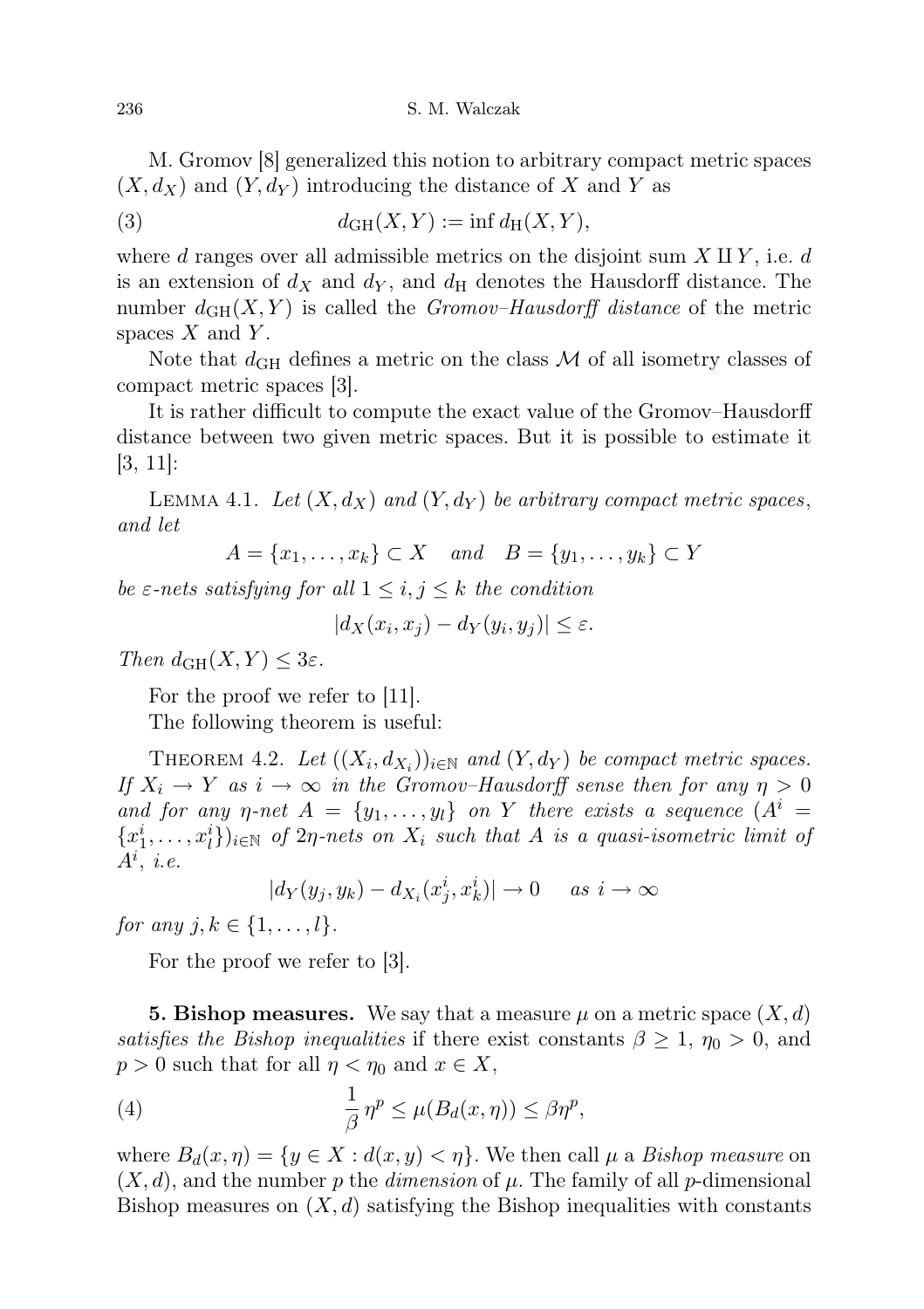β,  $η_0$  and p will be denoted by  $\mathcal{B}(X, d, \beta, η_0, p)$ . If the space X is known, we briefly write  $\mu \in \mathcal{B}(d, \beta, \eta_0, p)$ .

REMARK 5.1. Let  $(X, d)$  be a metric space and let  $\mu \in \mathcal{B}(d, \beta, \eta_0, p)$ . Let d' be another metric on X such that  $(1/C)d \leq d' \leq Cd$  with some constant  $C \geq 1$ . Since  $B_d(x, (1/C)\varepsilon) \subset B_{d'}(x, \varepsilon) \subset B_d(x, C\varepsilon)$  for all  $\varepsilon > 0$ , we have

$$
\mu(B_{d'}(x,\eta)) \le \mu(B(x,C\eta)) \le \beta(C\eta)^p = \beta C^p \eta^p
$$

for all  $\eta < \eta_0/C$ , and

$$
\mu(B_{d'}(x,\eta)) \ge \mu\bigg(B\bigg(x,\frac{\eta}{C}\bigg)\bigg) \ge \frac{1}{C}\bigg(\frac{\eta}{C}\bigg)^p = \frac{1}{\beta C^p} \eta^p.
$$

Hence  $\mu \in \mathcal{B}(d', \beta C^p, \eta_0/C, p).$ 

Let  $(M, \mathcal{F}, g)$  be a compact Riemannian manifold equipped with a compact Riemannian foliation F of codimension q. The space  $\mathcal L$  of leaves of F forms an orbifold [10], and, by the Reeb Stability Theorem, coincides with  $\mathcal{L}$ .

Let us equip  $\mathcal L$  with a metric defined by the Hausdorff distance  $d_H$  of leaves. Since all holonomy mappings are local isometries,  $\tilde{\rho} = d_H$ . In [12, Corollary 1, it was shown that for every compact Riemannian foliation  $\mathcal F$ of codimension q on a compact Riemannian manifold  $(M, g)$  there exists a Bishop measure  $\lambda \in \mathcal{B}(\widetilde{\mathcal{L}}, \widetilde{\varrho}, \widetilde{\eta}, q)$  with some constants  $\widetilde{\beta} \geq 1, \widetilde{\eta} > 0$ .

Let  $(M, \mathcal{F}, q)$  be an arbitrary compact Riemannian manifold with a compact Hausdorff foliation of codimension q. Then  $M$  admits a Riemannian structure  $g_0$  such that  $(M, \mathcal{F}, g_0)$  becomes a Riemannian foliation [10]. Hence, there exists  $\lambda \in \mathcal{B}(\widetilde{\mathcal{L}}, \widetilde{\varrho}_0, \widetilde{\eta}_0, q)$  with some constants  $\widetilde{\beta}_0 \geq 1$  and  $\widetilde{\eta}_0 > 0$ . Since  $M$  is compact, we have

$$
\lambda \in \mathcal{B}(\widetilde{\mathcal{L}}, \widetilde{\varrho}, \widetilde{\beta}_0 C^q, \widetilde{\eta}_0 / C, q)
$$

for some constant  $C \geq 1$ , that is, there exists  $\lambda \in \mathcal{B}(\mathcal{L}, \tilde{\varrho}, \beta, \tilde{\eta}, q)$  with  $\beta \geq 1$ and  $\widetilde{\eta} > 0$ .

6. Collapsing compact foliations. We now ask if the HLS for a compact foliation  $\mathcal F$  on a compact Riemannian manifold  $(M, g)$  can be a limit of a sequence of warped foliations  $(M_{f_n})_{n\in\mathbb{N}}$  for some warping functions  $(f_n: M \to (0,1])_{n\in\mathbb{N}}$ . In the following, we try to formulate the conditions on warping functions as weak as possible.

Let  $(M, \mathcal{F}, g)$  be a foliated Riemannian manifold with  $\mathcal{F}$  having all leaves compact. Let A be a family of leaves from F. For every  $L, L' \in \mathcal{A}$  choose a finite sequence  $F_{L,L'}^{\varepsilon} = (F_1^{L,L'}$  $T_1^{L,L'}, \ldots, F_k^{L,L'}$  of leaves such that  $F_1^{L,L'} = L$ ,  $F_k^{L,L'} = L'$ , and

$$
\sum_{i=1}^{k-1} \text{dist}(F_i, F_{i+1}) < \widetilde{\varrho}(L, L') + \varepsilon,
$$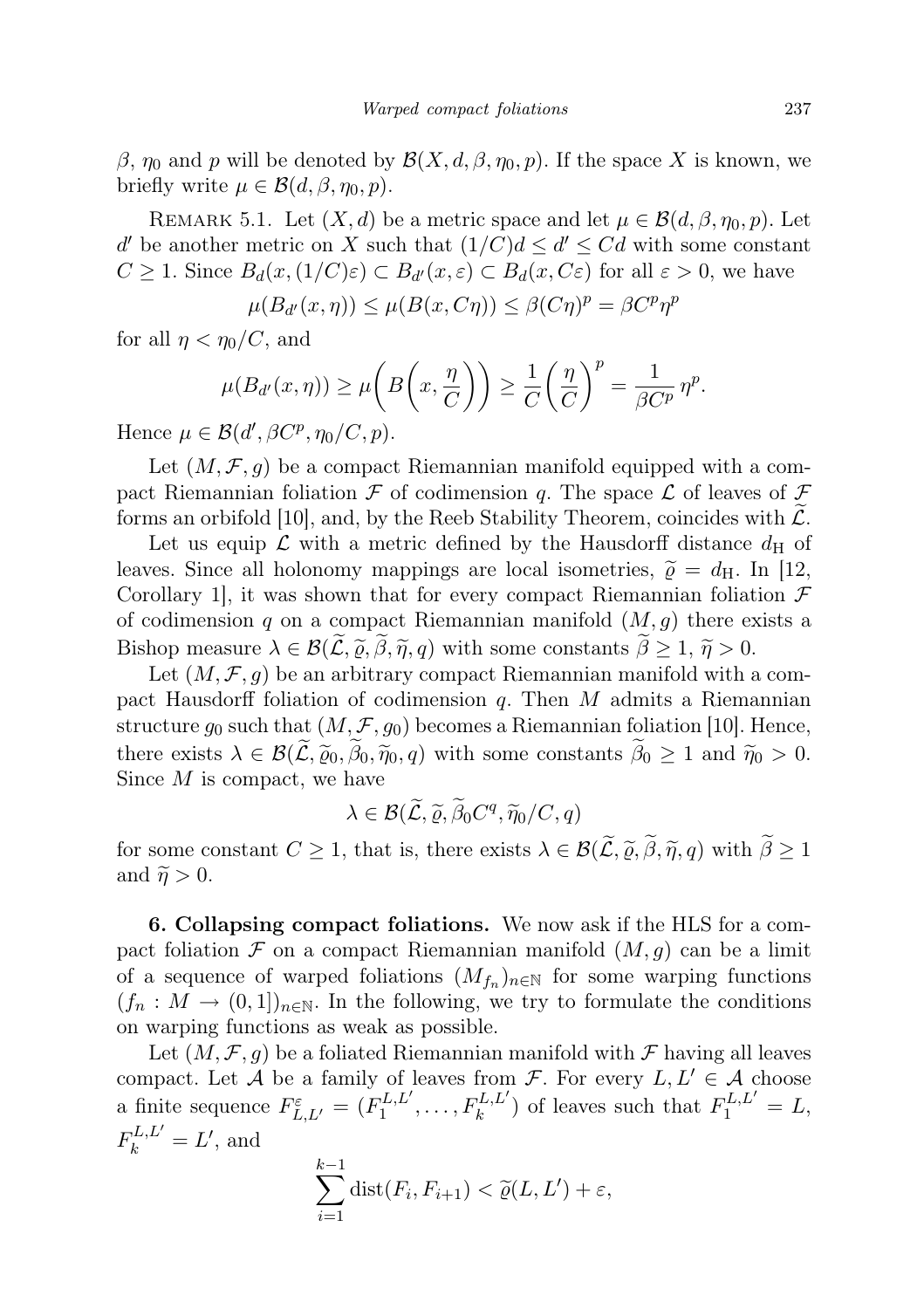where k depends on  $\varepsilon$ , L, and L'. The family of leaves which appear in all  $F_{L,L'}^{\varepsilon}$  will be denoted by  $\Upsilon(\mathcal{A}, \varepsilon)$ . The number

$$
\operatorname{diam}(\mathcal{A}):=\sup_{F\in\mathcal{A}}\operatorname{diam} F
$$

is called the diameter of the family  $\mathcal A$ . Note that for  $\mathcal A$  finite the family  $\Upsilon(\mathcal{A}, \varepsilon)$  is also finite.

Let  $(M, \mathcal{F}, g)$  be a compact Riemannian manifold equipped with a compact foliation, let G denote the good set of F, and let  $(f_n : M \to (0,1])_{n\in\mathbb{N}}$ be a sequence of warping functions on M.

THEOREM 6.1. Suppose that for every  $\varepsilon > 0$  there exists  $N \in \mathbb{N}$  such that for all  $n > N$  there exists a family  $F^n = \{F_1^n, \ldots, F_{l_n}^n\}$  of leaves such that

- (1)  $\bigcup F^n \subset G$  is  $\varepsilon$ -dense in M,
- (2)  $\bigcup T(F^n, \varepsilon) \subset G,$
- (3)  $f_n|_{\bigcup \Upsilon(F^n,\varepsilon)} < \varepsilon/d,$

where  $d = \max\{ \sharp \Upsilon(F^n, \varepsilon) \cdot \text{diam}(\Upsilon(F^n, \varepsilon)), 1 \}.$  Then the sequence  $(M_{f_n})_{n \in \mathbb{N}}$ of warped foliations converges, as  $n \to \infty$ , to the HLS  $(\widetilde{\mathcal{L}}, \widetilde{\rho})$  for the foliation F.

REMARK 6.2. On a compact foliated Riemannian manifold  $(M, \mathcal{F}, g)$ with compact foliation one can easily construct a sequence of nonconstant warping functions satisfying the conditions of the above theorem. Let B be the bad set of F, and let  $\pi : M \to \mathcal{L}$  be the natural projection. Let  $f_n: M \to (1/n, 1]$  be a smooth function satisfying:

- $f_n(x) = 1$  for  $x \in \pi^{-1}(N(\pi(B), 1/n)),$
- $f_n(x) = 1/n$  for  $x \in M \setminus \pi^{-1}(N(\pi(B), 2/n)),$

where  $N(A, \eta) = \{x \in \tilde{L} : \tilde{\varrho}(A, x) < \eta\}$ . Since  $M \setminus \pi^{-1}(N(\pi(B), 1/n))$  is<br>seturated and all the leaves in  $M \setminus \pi^{-1}(N(\pi(B), 1/n))$  have finite helenomy saturated, and all the leaves in  $M \setminus \pi^{-1}(N(\pi(B), 1/n))$  have finite holonomy, we can assume that  $f_n$  is constant along the leaves of  $\mathcal F$ . Hence,  $f_n$  is a warping function. Moreover,  $(f_n)_{n\in\mathbb{N}}$  is a sequence of nonconstant functions and satisfies the conditions listed in Theorem 6.1.

Remark 6.3. For any sequence of warping functions converging to zero the conditions of Theorem 6.1 are satisfied. The converse need not be true.

Let  $(f_n : M \to (0,1])_{n \in \mathbb{N}}$  be a sequence of warping functions equal to 1 on a certain leaf  $F_0$  contained in the good set G and such that  $f_n|_{G\setminus F_0}\to 0$ . One can construct families  $F^n$  satisfying the conditions of Theorem 6.1 which are contained in  $G \setminus \{F_0\}$ . Hence, the conditions of Theorem 6.1 are weaker than pointwise convergence to zero.

Proof of Theorem 6.1. Let  $\varepsilon > 0$ ,  $n > N$ , and  $\pi : M \to \widetilde{\mathcal{L}}$  denote the natural projection  $\pi(x) = [L_x]$ . Since  $\bigcup F^n \subset G$  is  $\varepsilon$ -dense in M, and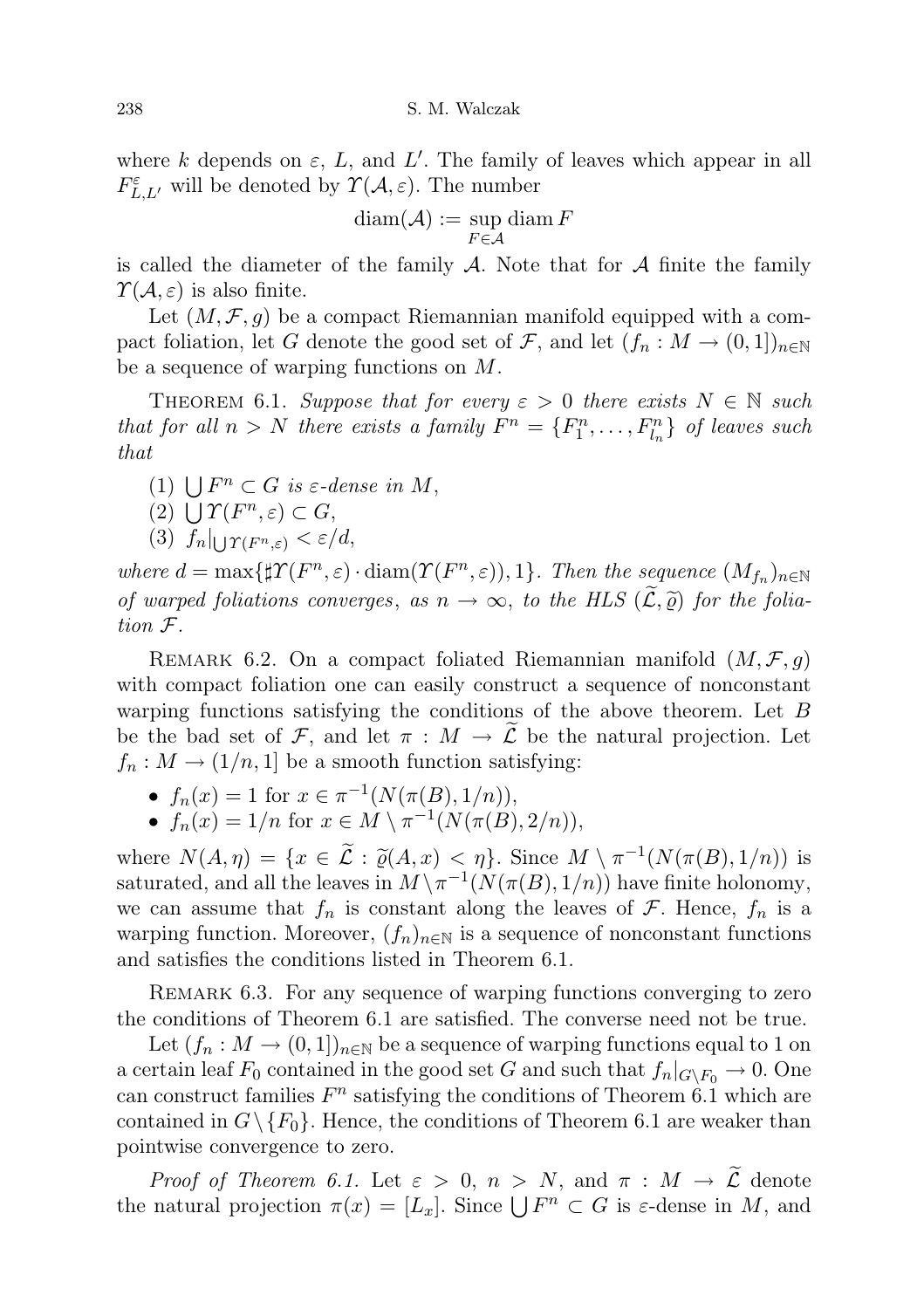$\widetilde{\varrho}(L, L') \leq \text{dist}(L, L')$  for all  $L, L' \in \mathcal{F}$ , it follows that  $\pi(\bigcup F^n)$  is also  $\varepsilon$ -dense in  $(\mathcal{L}, \widetilde{\varrho})$ .

Choose  $x_i^n \in F_i^n$ ,  $i = 1, \ldots, l_n$ . Then  $\{x_1^n, \ldots, x_{l_n}^n\}$  is a  $2\varepsilon$ -net on  $M_n =$  $(M, g_{f_n})$ . Note that g and  $g_n = g_{f_n}$  have identical orthogonal bundles and coincide on them, i.e.  $g(v, w) = g_n(v, w)$  for all vectors v, w orthogonal to F either in g or  $g_n$ .

Let  $1 \leq i, j \leq l_n$ . By Lemma 3.5, we have

$$
\widetilde{\varrho}(F_i^n, F_j^n) = \widetilde{\varrho}_n(F_i^n, F_j^n) \le d_n(x_i^n, x_j^n).
$$

Next, let  $(F_1, \ldots, F_k) \in F^n$  be a sequence of leaves such that

$$
\sum_{i=1}^{k-1} \text{dist}(F_i, F_{i+1}) < \widetilde{\varrho}(F_i^n, F_j^n) + \varepsilon.
$$

By the assumptions  $(1)$  and  $(2)$ ,

$$
d_n(x_i^n, x_j^n) \le \sum_{\nu=1}^{k-1} \text{dist}(F_{\nu}, F_{\nu+1}) + \sum_{\nu=1}^k \text{diam}^n(F_{\nu}) \le \tilde{\varrho}(F_i^n, F_j^n) + 2\varepsilon,
$$

and Lemma 4.1 gives us the statement.

COROLLARY 6.4. For every compact foliation  $\mathcal F$  on a compact Riemannian manifold  $(M, g)$  there exists a sequence  $(f_n : M \to (0, 1])_{n \in \mathbb{N}}$  of warping functions such that the Gromov–Hausdorff limit  $\lim M_{f_n}$  of the sequence of warped foliations is equal to the HLS for the foliation  $\mathcal{F}.$ 

Suppose that  $\mathcal F$  is Hausdorff, i.e. the space of leaves  $\mathcal L$  with the quotient topology is Hausdorff.

THEOREM 6.5. Let  $(f_n : M \to (0,1])_{n \in \mathbb{N}}$  be a sequence of warping functions on M. If  $(M, g_{f_n}) \to (\tilde{\mathcal{L}}, \tilde{\varrho})$  then for every  $\varepsilon > 0$  there exists  $N \in \mathbb{N}$ <br>such that for any  $n > N$  there exists a finite family  $F^n - \zeta F^n$  for  $F^n$ such that for any  $n > N$  there exists a finite family  $F^n = \{F_1^n, \ldots, F_k^n\}$  of leaves such that

- (1)  $\bigcup F^n \subset G$ ,
- (2)  $\bigcup F^n$  is  $\varepsilon$ -dense in M,
- (3)  $f_n|_{\bigcup F^n} < \varepsilon$ .

*Proof.* Let  $\pi : M \to \widetilde{\mathcal{L}}$  denote the natural projection given by  $\pi(x)$  $=[L_x]$ , and suppose that there exists an  $\varepsilon_0 > 0$  satisfying for all  $N \in \mathbb{N}$  the following: there exists  $n > N$  such that for any finite  $\varepsilon_0$ -dense family  $F^n$  of leaves from G one can find  $L_n \in F^n$  satisfying

$$
f_n|_{L_n}\geq \varepsilon_0.
$$

It follows that one can choose a subsequence  $(f_{n_k})_{k \in \mathbb{N}}$ , a sequence  $(r_k)_{k \in \mathbb{N}}$ , leaves  $(L_k)_{k\in\mathbb{N}}$ , and a constant  $r_0 > 0$  such that  $r_k > r_0$  and

$$
f_{n_k}|_{\pi^{-1}(B([L_k], r_k))} \geq \varepsilon_0
$$
 for all  $k \in \mathbb{N}$ .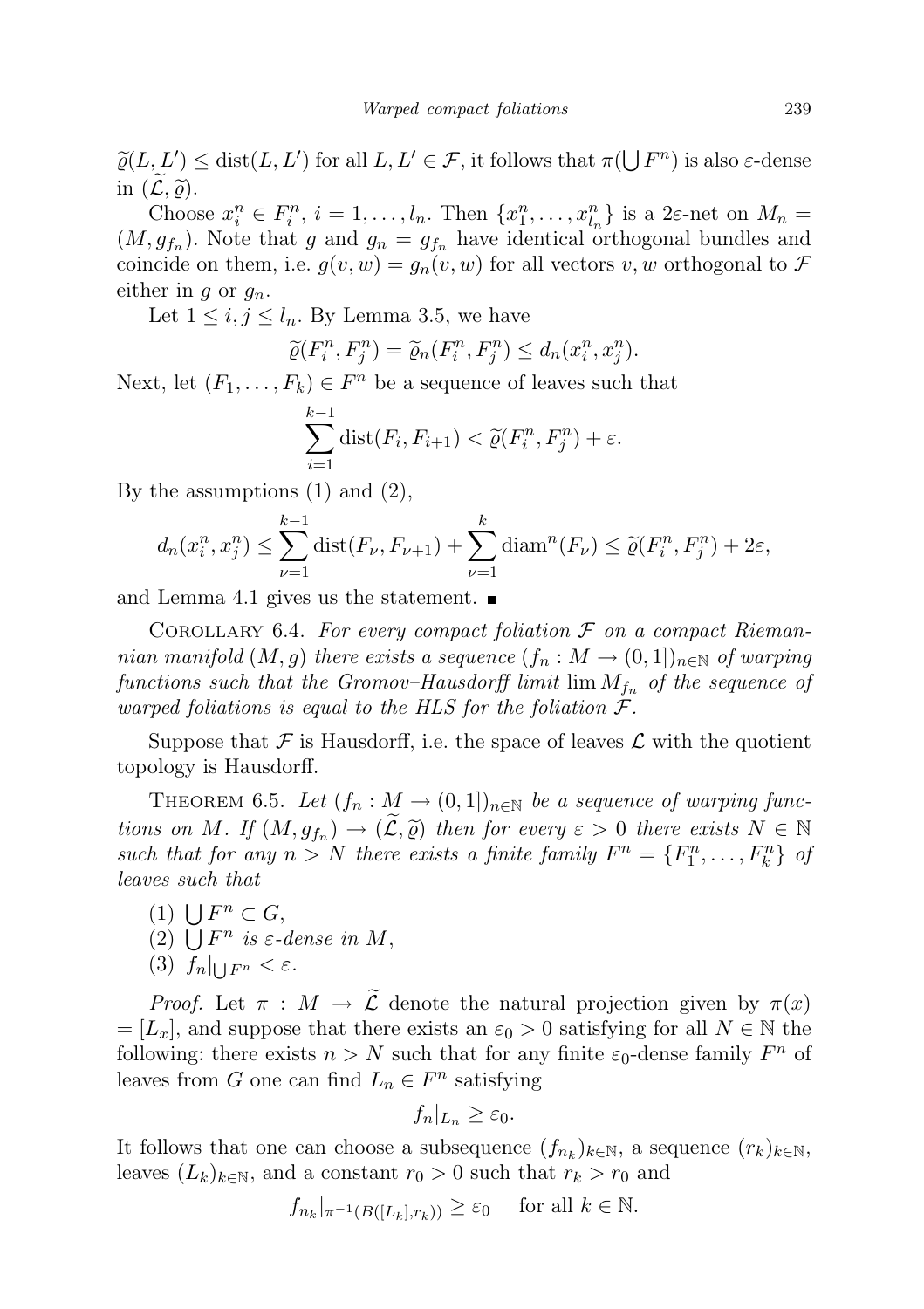240 S. M. Walczak

In fact, suppose that there is no such subsequence. Then for almost all n in N, in every open saturated set  $U \subset M$  one can find a point with  $f_n$  arbitrarily small. Since  $f_n$  is constant along the leaves it is possible to construct, for large enough  $n \in \mathbb{N}$ , an  $\varepsilon_0$ -dense finite family  $F_0^n$  of leaves from G such that  $f_n|_{\bigcup F_0^n}$  is arbitrarily small. But this contradicts our assumption.

Since  $\widetilde{\mathcal{L}}$  is compact, there exist  $r_0 > 0$ ,  $[L_0] \in \widetilde{\mathcal{L}}$ , and a subsequence  $(f_{n_k})_{k \in \mathbb{N}}$  such that for all  $k \in \mathbb{N}$ ,

$$
f_{n_k}|_{\pi^{-1}(B([L_0],r_0))} \geq \varepsilon_0.
$$

Suppose now that  $M_{f_{n_k}} \to (\widetilde{\mathcal{L}}, \widetilde{\varrho})$  in the Gromov–Hausdorff topology. Let  $\eta > 0$  be small enough and let  $\mathcal{A} = \{[L_0], \ldots, [L_{\nu}]\} \subset \widetilde{\mathcal{L}}$  be a minimal  $\eta$ -net. Then, by Theorem 4.2, there exists a sequence of  $2\eta$ -nets  $A^{n_k} =$  ${x_0^{n_k}, \ldots, x_{\nu}^{n_k}} \subset M_{f_{n_k}}$  such that A is a quasi-isometric limit of  $A^{n_k}$ . Moreover,

$$
(\nu+1)\min_{[L]\in\widetilde{\mathcal{L}}} \lambda(B([L], \eta/4)) \leq \lambda(\widetilde{\mathcal{L}}),
$$

and

$$
(\nu+1) \max_{x \in M} \text{vol}_{n_k}(B(x, 2\eta)) \ge \text{vol}_{n_k} M_{f_{n_k}},
$$

where  $\lambda \in \mathcal{B}(\widetilde{\mathcal{L}}, \widetilde{\varrho}, \widetilde{\beta}, \widetilde{\eta}_0, q)$  is the measure mentioned in Section 5.

Since M is compact, we have vol  $\in \mathcal{B}(M, d, \beta_M, \eta_M, \dim M)$ . Hence,

$$
0 < \text{vol}(\pi^{-1}(B([L_0], r_0))) \cdot \varepsilon_0^p
$$
\n
$$
\leq \text{vol}_{n_k} M_{f_n} \leq \lambda(\mathcal{L}) \frac{\max_{x \in M} \text{vol}_{f_{n_k}} B(x, 2\eta)}{\min_{[L] \in \widetilde{\mathcal{L}}} \lambda(B([L], \eta/4))}
$$
\n
$$
\leq \lambda(\widetilde{\mathcal{L}}) \frac{\beta_M \widetilde{\beta}(2\eta)^{\text{dim}M}}{(\eta/4)^q}.
$$

Letting  $\eta \rightarrow 0$  yields a contradiction.

7. Example. We will now study an example of a compact foliation of dimension 1 and codimension 3 on a 4-dimensional manifold, which was described by D. B. A. Epstein and E. Vogt [7] in 1978. The codimension of that foliation is the smallest one with possible bad set nonempty. The bad set of the foliation consists of four spheres of dimension 3 with Hopf fibration on each of them, and four tori of dimension 2 with circular foliations. It is connected and compact. We only recall the precise analytic description of the manifold and the foliation given in [7, Sections 3, 4, and 6].

Let us consider the octagon

$$
D=\{(x,y)\in\mathbb{R}^2: |x|\leq 2,\, |y|\leq 2,\, |x-y|\leq 3,\, |x+y|\leq 3\},
$$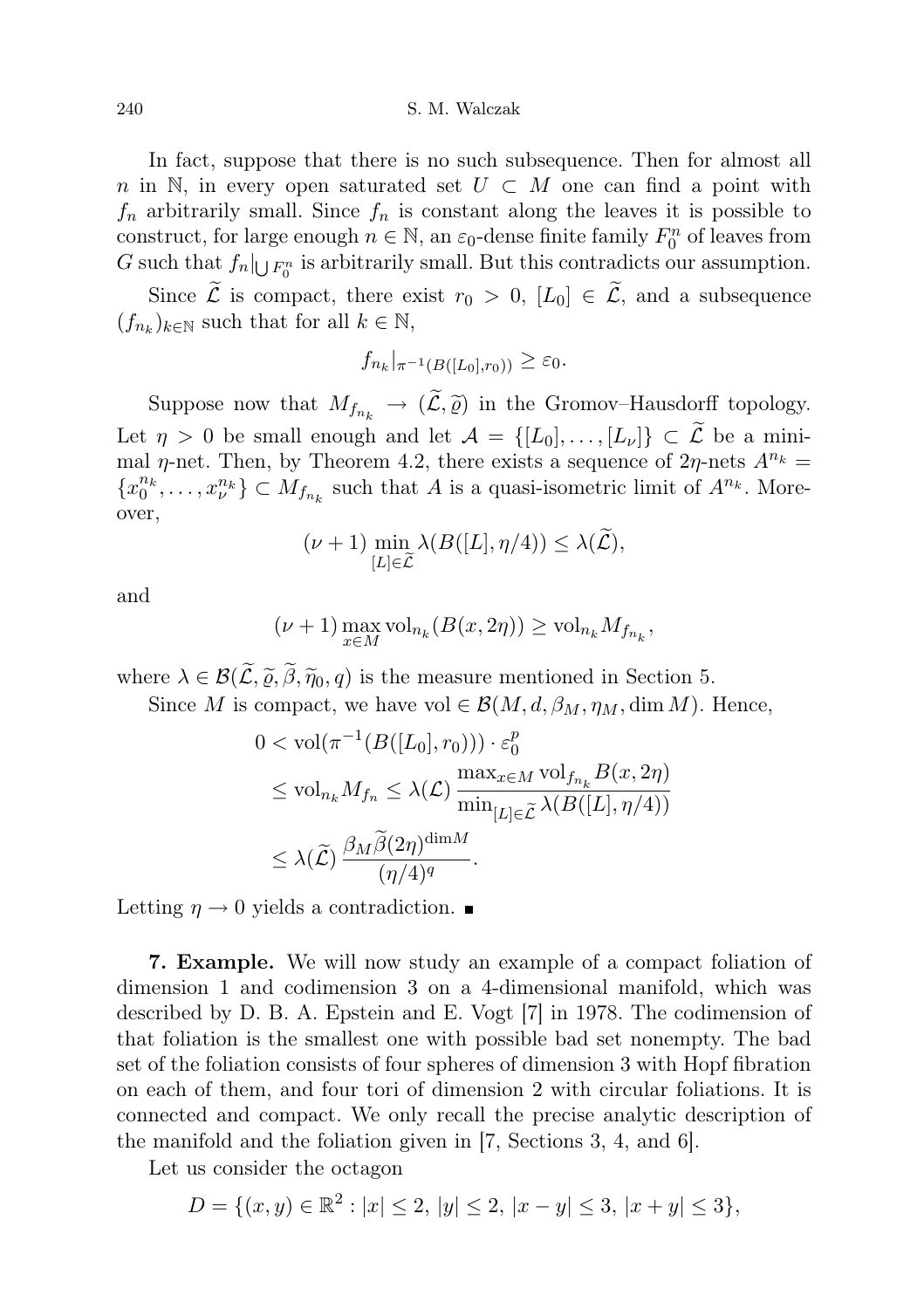and let

$$
\psi(x,y) = (2-x)(2+x)(2-y)(2+y)(3+x+y)(3-x-y)(3+x-y)(3-x+y).
$$
  
Notice that  $\psi > 0$  on int *D* and  $\psi|_{\partial D} = 0$ . Let

$$
A = D \cap \{(x, y) \in \mathbb{R} : \psi(x, y) \le 1\},\
$$

and let  $\xi = (x, y, u_1, u_2, w_1, w_2, z) \in \mathbb{R}^7$ . We define  $F : \mathbb{R}^7 \to \mathbb{R}^3$  by

$$
F_1(\xi) = u_1^2 + u_2^2 - 4 + x^2,
$$
  
\n
$$
F_2(\xi) = w_1^2 + w_2^2 - 4 + y^2,
$$
  
\n
$$
F_3(\xi) = z^2 - \varrho(x, y),
$$

where

$$
\varrho(x,y) = (1 - \psi(x,y))(3 - x - y)(3 + x + y)(3 + x - y)(3 - x + y).
$$

We see that  $F(\xi) \in \mathbb{R}^3$ . We define  $M = F^{-1}(0)$ . By [7, Lemma 4.1], the projection of  $\mathbb{R}^7$  onto the first two coordinates maps M onto A, and M is a 4-dimensional compact manifold ([7, Lemmas 4.2 and 4.3]).

Define a vector field X on  $\mathbb{R}^7$  by

$$
X_{\xi} = \psi \frac{\partial \psi}{\partial y} \frac{\partial}{\partial x} - \psi \frac{\partial \psi}{\partial x} \frac{\partial}{\partial y} + (Ku_1 - pu_2) \frac{\partial}{\partial u_1} + (pu_1 + Ku_2) \frac{\partial}{\partial u_2} + (Lw_1 - qu_2) \frac{\partial}{\partial w_1} + (qw_1 + Lw_2) \frac{\partial}{\partial u_2} + z\sigma \frac{\partial}{\partial z},
$$

where

$$
K(x,y) = -x \frac{\partial \psi}{\partial y} (4 - y^2)(9 - (x + y)^2)(9 - (x - y)^2),
$$
  
\n
$$
L(x,y) = y \frac{\partial \psi}{\partial y} (4 - x^2)(9 - (x + y)^2)(9 - (x - y)^2),
$$
  
\n
$$
p(x,y) = (9 + x^2 - y^2)y,
$$
  
\n
$$
q(x,y) = (9 - x^2 + y^2)x,
$$
  
\n
$$
\sigma(x,y) = \left(\frac{\partial \psi(x,y)}{\partial x} - \frac{\partial \psi(x,y)}{\partial y}\right) \frac{(x + y)\psi}{9 - (x + y)^2}
$$
  
\n
$$
+ \left(\frac{\partial \psi}{\partial x} + \frac{\partial \psi(x,y)}{\partial y}\right) \frac{(y - x)\psi(x,y)}{9 - (x - y)^2}.
$$

By [7, Lemma 6.1], if  $\xi \in M$ , then  $X(\xi) \in T_{\xi}M$ . Hence, X is a nowhere vanishing vector field on M. Moreover, by [7, Lemma 6.5], the orbit of X through  $\xi$  is diffeomorphic to a circle if only  $\psi(x, y) > 0$ , and the length of that orbit tends to infinity if  $\psi(x, y)$  tends to zero. By [7, Lemmas 6.6 and 6.7], all other orbits are also diffeomorphic to circles.

We will now examine the topology of the HLS for the foliation  $\mathcal F$  defined by the orbits of X on M. Let  $\pi : M \to \widetilde{\mathcal{L}}$  be the natural projection.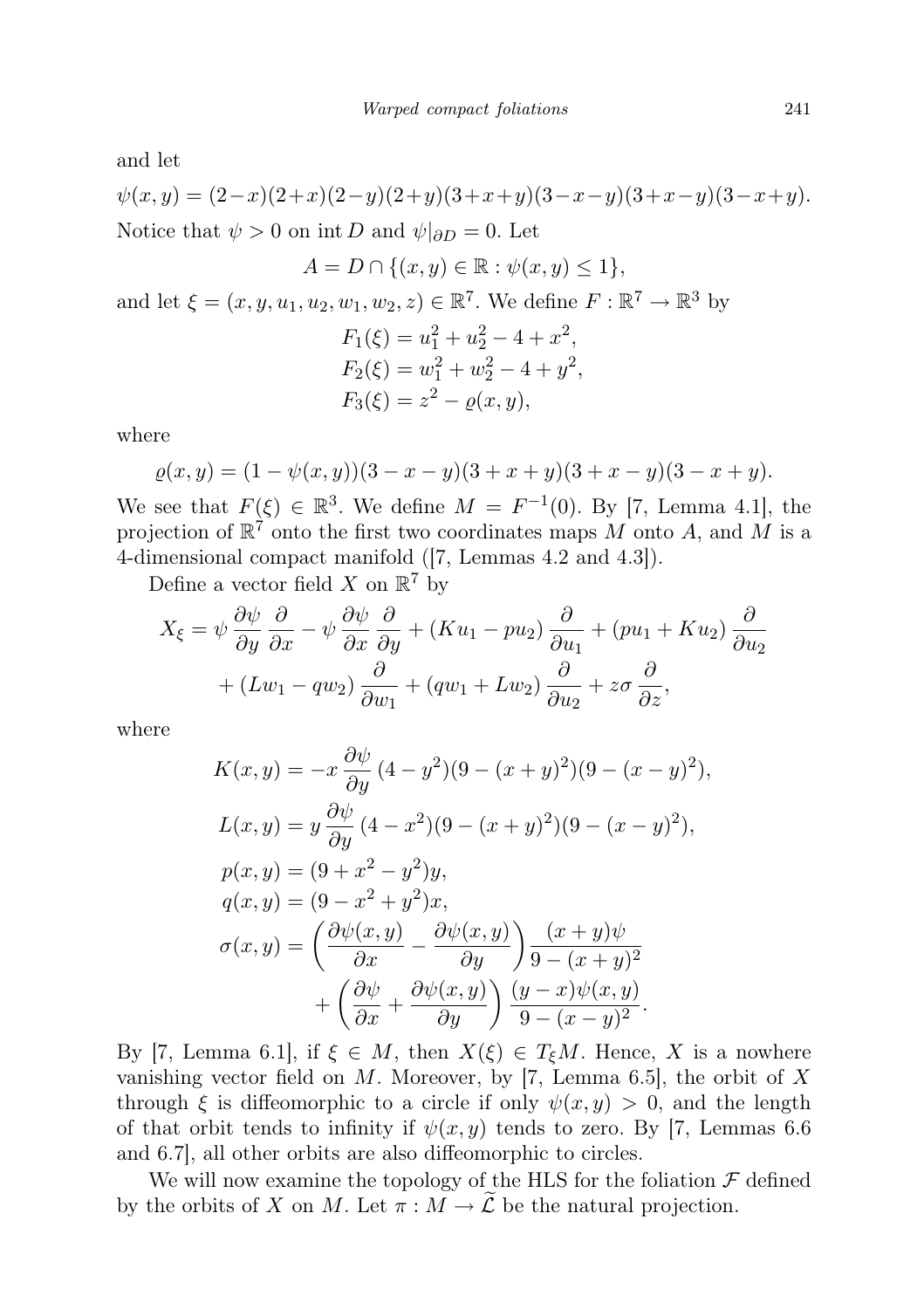LEMMA 7.1. The bad set B of the foliation  $\mathcal F$  projects to a singleton.

*Proof.* Let  $\pi_1 : M \ni \xi = (x, y, u_1, u_2, w_1, w_2, z) \mapsto (x, y) \in A$ . Since X is invariant under rigid rotation about the origin in the  $u$ -plane or the  $w$ -plane [7, Lemma 6.3], the vector field X is constant along the set  $\pi_1^{-1}(x, y)$  for any  $(x, y) \in A$ . Moreover, for the level surface  $\psi^{-1}(a)$  with  $0 < a \leq 1$ , there exists  $(x_a, y_a) \in A$  such that the component of X tangent to  $\pi_1^{-1}(x_a, y_a)$  is tangent to a circle in the u-plane.

Since M is compact and X is a nonzero vector field, the length  $|X|$ is bounded below by a positive constant. Recall that the component of X tangent to A is constant along the level surfaces of  $\psi$  and tends to zero as  $\psi \to 0$ . Hence there exists  $\eta_0 > 0$  such that for any  $0 < \eta < \eta_0$  one can find a point  $(x_{\eta}, y_{\eta}) \in \psi^{-1}(\eta)$  with every leaf  $\eta$ -dense in

$$
\pi_1^{-1}(B((x_\eta, y_\eta), \eta) \cap \psi^{-1}(\eta)).
$$

It follows that for small enough  $\eta > 0$  the distance  $dist(L_{\xi}, L_{\xi'})$  is smaller than  $\eta$  for any  $\xi, \xi' \in \pi_1^{-1}(\psi(\eta))$ , where  $L_{\xi}$  denotes the leaf through  $\xi \in M$ .

Finally, for small enough  $\eta > 0$  and arbitrary  $\xi, \xi' \in B$  we have

$$
\widetilde{\varrho}(L_{\xi},L_{\xi'})<\eta.
$$

This ends the proof. ■

Let  $S^1 = \{ z \in \mathbb{C} : |z| = 1 \}, T^2 = S^1 \times S^1$ , and  $\pi_1 : M \to A$  be as in Lemma 7.1.

LEMMA 7.2. The projection  $\pi(G)$  of the good set of  $\mathcal F$  is homeomorphic to  $(S^1 \setminus \{1\}) \times T^2$ .

*Proof.* Let  $L_{\xi}$ ,  $\xi = (x, y, u_1, u_2, w_1, w_2, z)$ , be a leaf contained in the good set G of F, and let z be fixed. Then  $L_{\xi}$  is contained in  $\pi_1^{-1}(\psi(\eta))$  for a certain  $0 < \eta \leq 1$ , for  $\psi$  is constant on every orbit. As mentioned before, the vector field  $X$  is invariant under rigid rotation about the origin in the  $u$ -plane or the w-plane and it is constant along  $\pi_1^{-1}(x, y)$  for any  $(x, y) \in A$ . Hence  $L_{\xi}$ intersects each torus in  $\pi_1^{-1}(x, y)$  the same number of times, and so does any other leaf in  $\pi^{-1}(\psi(\eta))$ .

By the Reeb Stability Theorem and Theorem 3.2,  $[L] = \{L\}$  for any leaf L from G. Hence, the space of leaves of  $\pi_1^{-1}(\psi(\eta))$  is homeomorphic to the torus  $T^2$ , and  $\pi(G)$  is homeomorphic to  $S^1 \setminus \{1\} \times T^2$ .

Let X be a topological space. Let  $\sim$  be the equivalence relation in  $S^1 \times X$ defined by

 $(z, x) \sim (w, y) \Leftrightarrow (z = w = 1 \text{ or } (z, x) = (w, y)).$ 

Let  $\mathcal{L}(X)$  denote  $(S^1 \times X)/\sim$  with the quotient topology.

THEOREM 7.3.  $\widetilde{\mathcal{L}}$  is homeomorphic to  $\Sigma(T^2)$ .